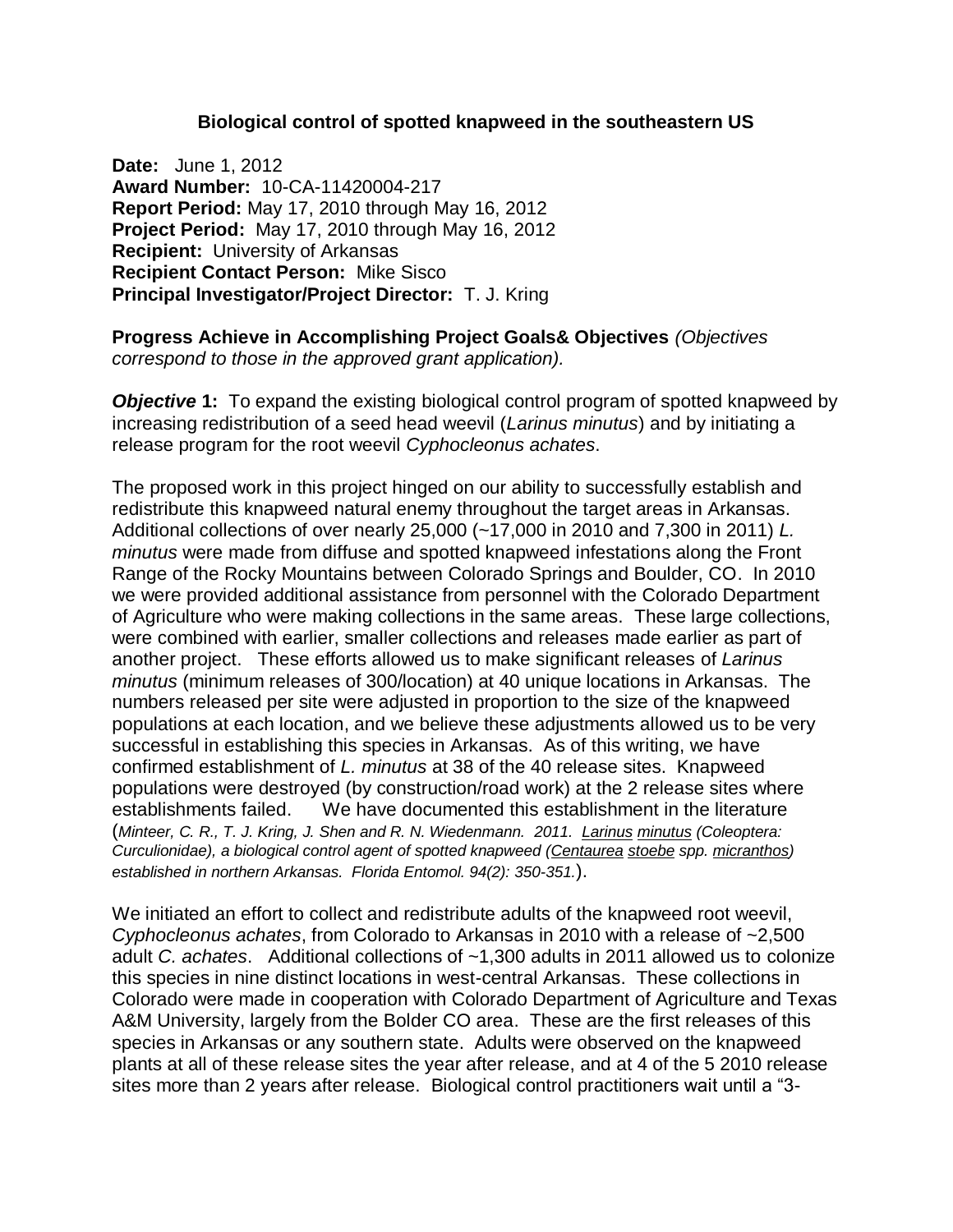year, 3-generation" rule is satisfied, so we will wait until the summer of 2013 to formally document the establishment of the species.

The presence of adults of both *Larinus minutus* and *Cyphocleonus achates* at virtually all of the release locations signifies a high quality of the collected and released material. This longevity and retention of adults at release sites over multiple years was a characteristic of successful establishments of these species in the Canada, the Pacific Northwest and Colorado, thus fueling our optimism about the establishment of species and the ultimate reduction of spotted knapweed throughout Northwestern Arkansas.

*Objective* **2:** To examine the relationship of controlled burns and other vegetation management tactics on knapweed invasion/spread along roads, forest edges and other forest systems.

Releases of both biological control agents were made in northwestern Arkansas in large infestations of spotted knapweed in managed areas completely surrounded by state or federal forests. One of these is a large glade (~80 acres) being managed as a restoration area in McIlroy State Game Management Area. This area ("Glade") area was scheduled to use a combination of mowing, herbicides and controlled burns to manage invasive species and undesirable woody plants. The second area is a former cattle ranch ("Ranch") that was previously overgrazed and is being managed as a game preserve, maintaining large open areas (>1,200 acres). Management techniques in this area include mowing, herbicide use and aggressive removal (cultivation) of undesirable species and replanting of desirable vegetation and subsequent fertilization.

Because the current project was initiated after spotted knapweed flowering began at these two locations in 2010, no assessments of the impact of subsequent management treatments could be made in the 2010-2011 season. However, both locations provided some opportunity to examine the interactions of these management tactics with each other. Evaluations of each biological control agent (alone, and acting together) is conducted using permanent plots established at multiple locations across the state. These plots were established in areas where neither species was released, where one or the other was released, and where both species were released. As the agents become fully established, we expect that their impact on knapweed populations will be visible through an increase in plant damage, a reduction in the size of knapweed results, and ultimately a reduction in new knapweed seedlings (resulting in reduced contributions to the 8-year seed bank). The seed head weevil (*L. minutus*) is established at both location, and the knapweed root weevil (*C. achates*) was recovered in both locations this year (2012).

Mowing, cultivation and herbicide treatments were applied as scheduled at both locations. The ongoing area-wide drought has prevented application of the planned controlled burns at the Glade location (no burns were proposed at the Ranch location). Given the extensive amount of fallen woody debris from ice storms and the continued drought, the landowner will likely cancel plans for a controlled burn, although the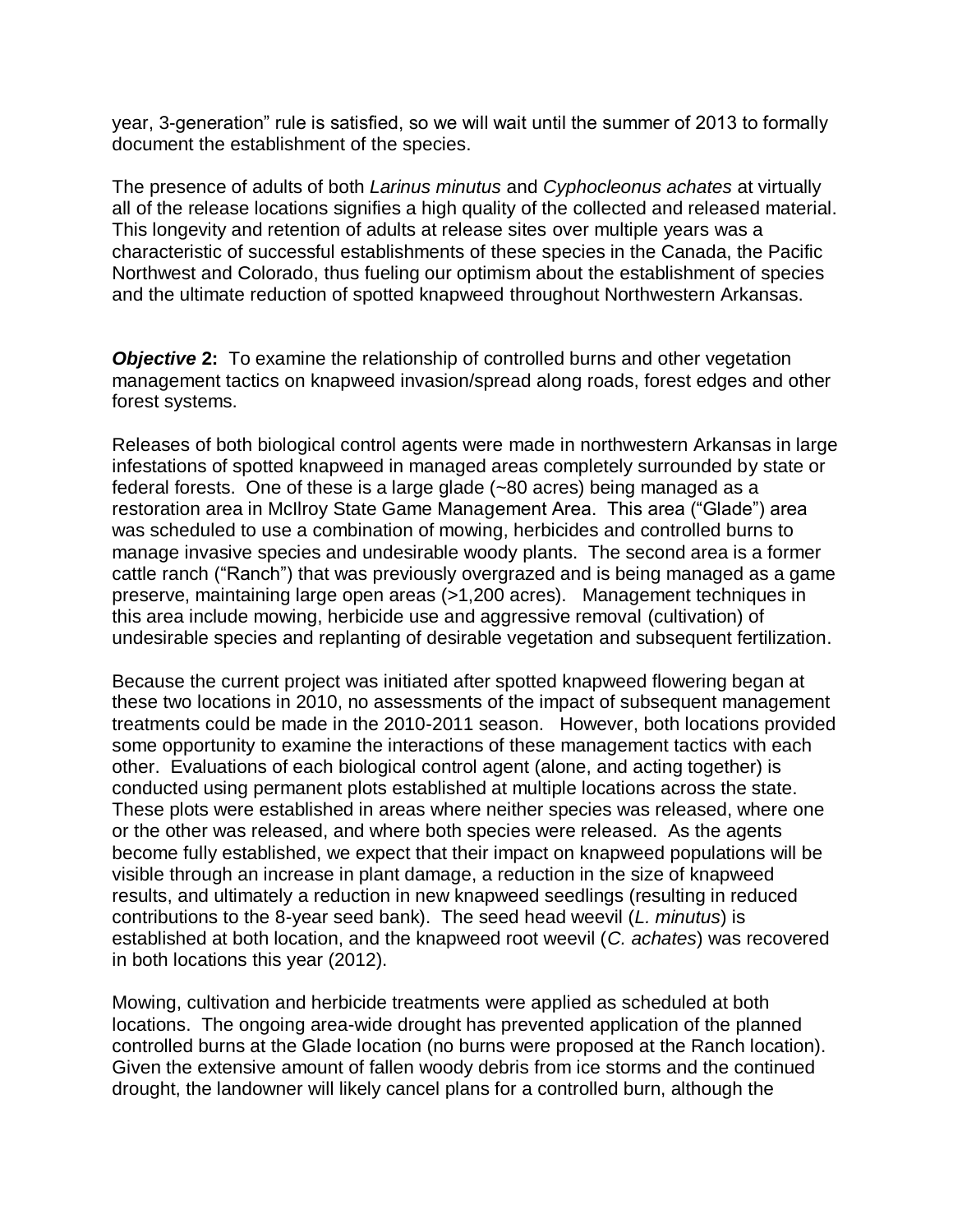cooperating agency has retained remove controlled burnings in their restoration protocol. As a result, treatment zones intended to be burned were subjected to a spring mowing in May, 2011 and March 2012 instead. These mowings were timed to be just prior to knapweed flower production, as recommended. These mowed areas were split into herbicide-treated (spot applications) and non-treated as originally proposed. While it is premature to evaluate the interaction of these treatments with the action of the newly colonized biological control agents, the relative success (and failure) of the standard treatments has been documented in 2011 and are still under evaluation in 2012. The protocol was a holistic one, not just focusing on knapweed. Mowing efforts significantly reduced sycamore and juniper stands in treatment areas, and in 2011 knapweed populations were significantly reduced due to the subsequent drought (mowed plants did not re-sprout as is typical). However, knapweed seedling densities were extremely high in mowed areas in the spring of 2012, as knapweed was released from grass competitors (due to drought) and woody herbaceous species (due to mowing). The landowner at the Ranch location as agreed to apply no treatments to the 2 release locations on his property (each ~1A) to allow a controlled evaluation of knapweed response to the both biological control agents. The ranch landowners cultural management practices have focused on mowing (in a minor way) and a complete replacement of vegetation (broad spectrum herbicides, cultivation, replanting of desired vegetation and fertilization). Mowing efforts resulted in a significant reduction in knapweed in the spring of 2011, but resurgence in the spring 2012 was evident, as was experienced at the Glade location. However, the vegetation replacement program has largely eliminated knapweed and most other undesirable species, but at a great cost. This landowner is not bound by external agency prescribed restoration protocols (as at the Glade site), and has not been limited by financial concerns. Therefore, the Ranch site serves as an excellent one to evaluate the released agents in a controlled, largely undisturbed area that he set aside for our use. However, the remaining nonrelease areas do not represent typical (or economically feasible) alternatives to knapweed management.

**Objective 3:** To develop and refine remote sensing techniques to aid in GIS-based vegetation analysis which provide data on knapweed spread and control as biological control agents impact knapweed populations.

Spectral characteristics of spotted knapweed populations were measured using a FieldSpec HH UV/VNIR handheld spectroradiometer (Analytical Spectral Devices Inc.). Measurements were taken in 2010 at two sites early in the growing season (preflowering). Measurements during flowering and post senescence were collected in the summer of 2011. Three different spotted knapweed population sizes (<10%, 10-40%, and 40-100% spotted knapweed cover) were measured to determine differences in spectral curves among varying population sizes. Measurements of surrounding, nonspotted knapweed, vegetation were also recorded to determine the separability of the spectral curves. The spectral curves for spotted knapweed (pre-flowering) and the other vegetation measured exhibited typical spectral curves for vegetation.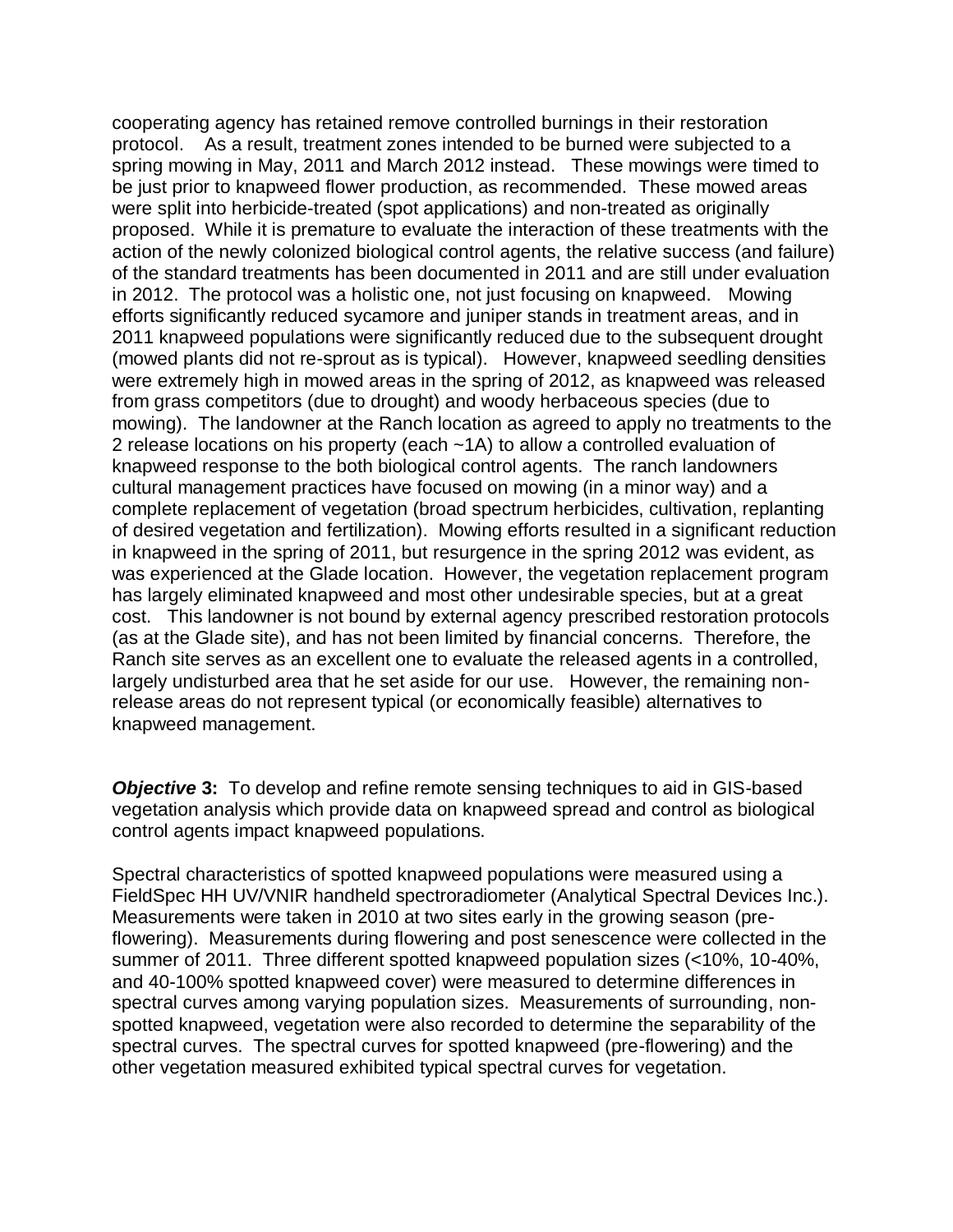Analysis to determine differences among the spectral curves will not been completed until all spectral curves are collected; however, the spectral curves seen for preflowering spotted knapweed appear to differ in the % reflectance from the other vegetation sampled. The graph below depicts the reflectance data for pre-flowering knapweed at the three classes of weed ground cover.



Measurements of surrounding (non-spotted knapweed) vegetation were also recorded to determine if the spectral curves could be separated. Surrounding plants were identified (38 species) and the reflectance of each and common combinations of plants were recorded. An example of these reflectance curves appears below (one knapweed stage, selected plant species). By analyzing areas of the curve in each stage where knapweed has a distinct reflectance (for example, between 725 and 900 nm below), we were able to identify wavelength regions for each knapweed growth stage where the plant can be separated from common background species.

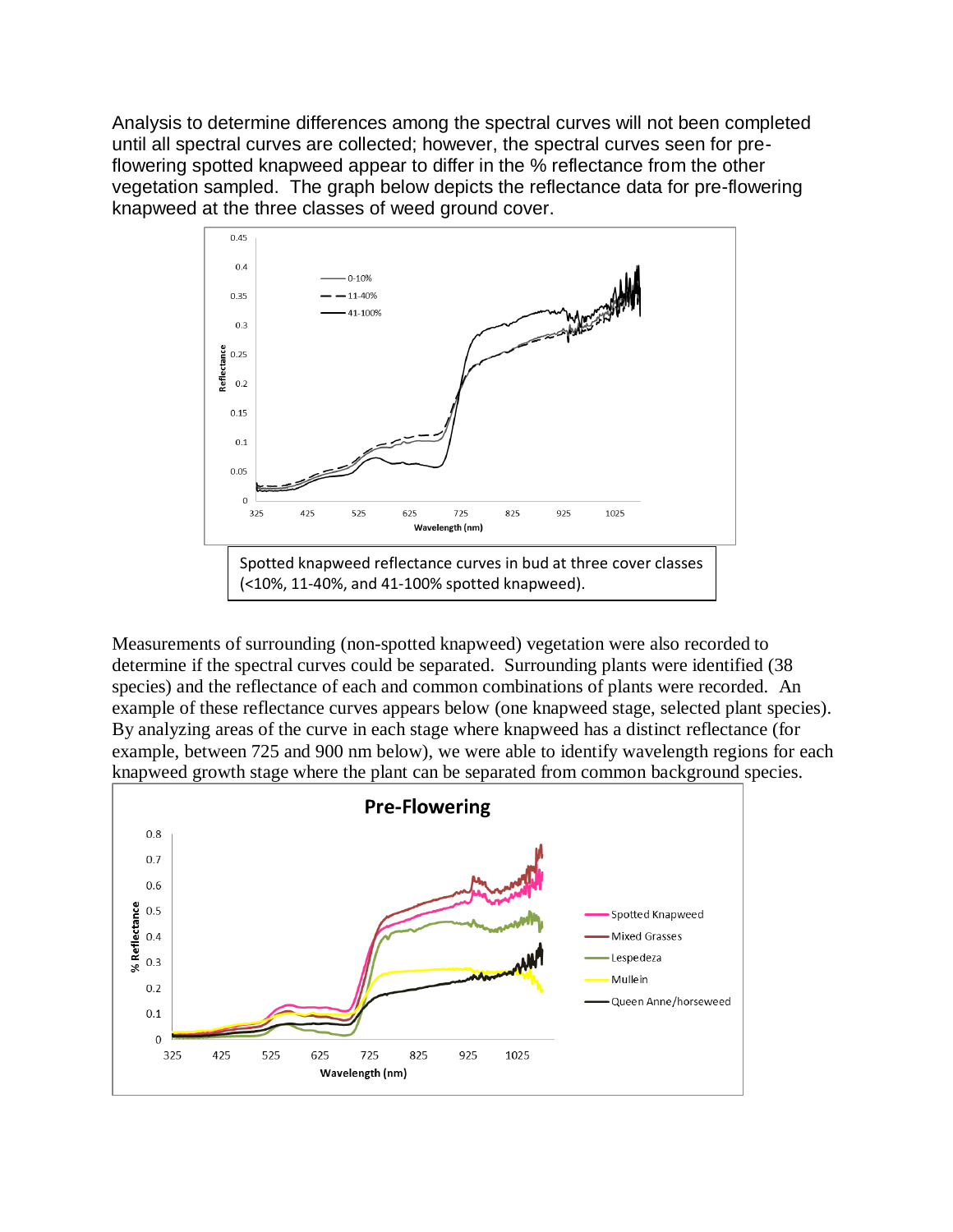Therefore, we found that it is feasible to separate spotted knapweed spectral curves from other vegetation sampled by using the spectral bands available on the new WorldView-2 satellite (see table below) (Minteer et al., *in review*). Images from this satellite may be purchased for specific location (80km2 minimum area) at a specific time (e.g., during knapweed flowering), and will be the focus of future proposals. However, the objective of the current project has been met, in However, the objective of the current project has been met, in that we have determined that remote sensing of spotted knapweed is entirely feasible using the newest technology available.

|           | Phenological Time |             |               |
|-----------|-------------------|-------------|---------------|
| Spotted   |                   |             |               |
| knapweed  | <b>Bud</b>        | Flower      | Senescence    |
| cover     |                   |             |               |
| ${<}10\%$ | Blue, NIR II      | NIR II      | Green         |
|           | Green,            |             |               |
| 11-40%    | Yellow, Red,      | Blue        | Red-edge      |
|           | NIR I,            |             |               |
|           | NIR II            |             |               |
| 41-100%   | NIR I, NIR II,    | <b>NIRI</b> | Red-edge,     |
|           | Red               |             | NIR I, NIR II |